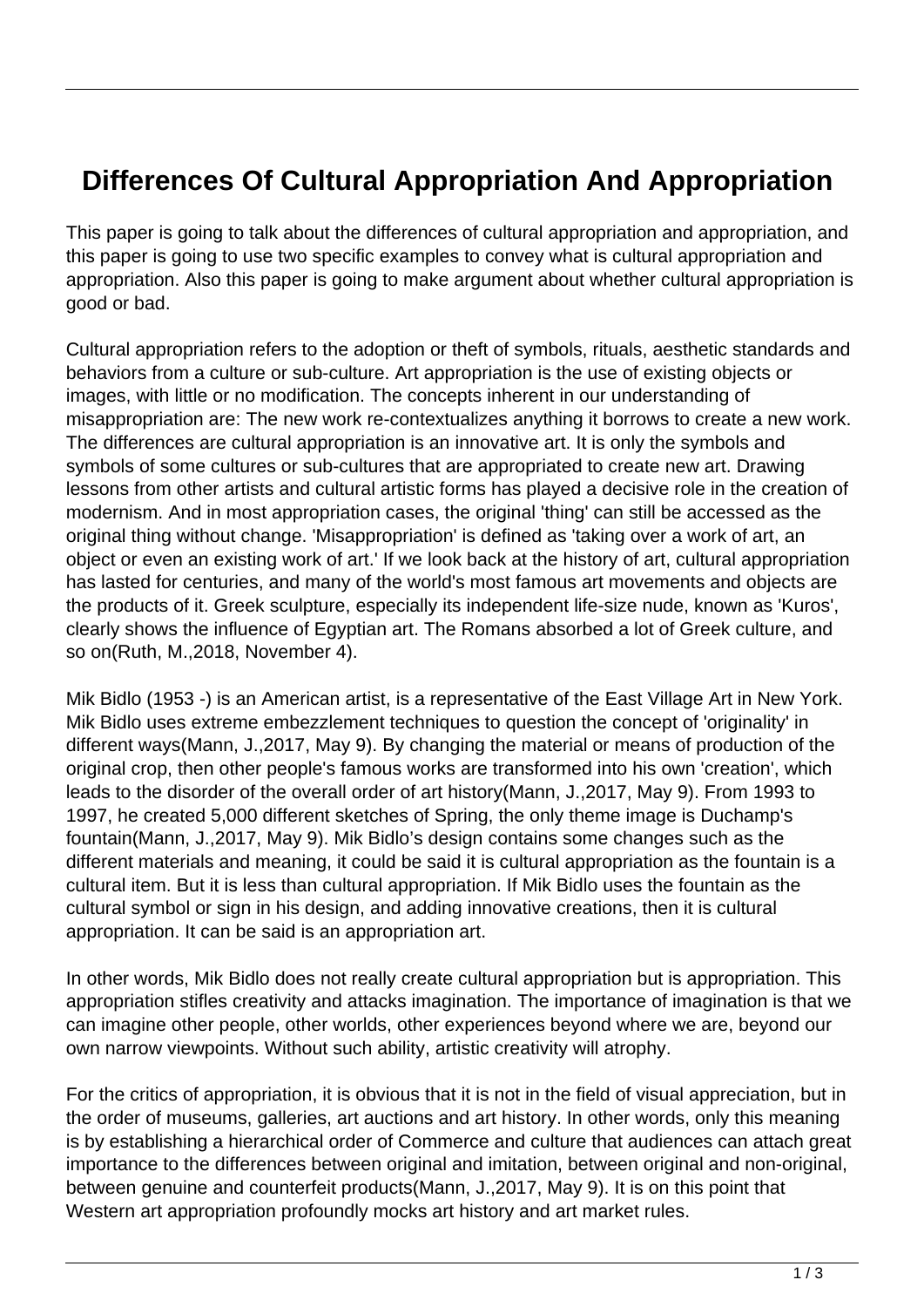Here are an another example. Manet's "Luncheon on the Grass". We all know that this work is the pioneer of Impressionist painting, it caused controversy at that time, and its important position in the history of art(Hervé, L.,n.d.). Art materials and literature often talk about the pattern and character dynamics of "Luncheon on the Grass": the interlaced triangle of three characters in the foreground, the sexual implications of two men and naked women.... (Hervé, L.,n.d.)But one important thing is often overlooked by people: The movements and positions of these characters were not originated by Edward Manet, but from the printmaking 'Judgement of Paris', designed by Renaissance master Raphael in 1515. Manet placed the mythical scenes in Lemont prints in the 19th century French Browne Forest, thus giving it its own spirit of the times(Hervé, L.,n.d.). Audiences who have not seen the print 'Judgement of Paris' can still regard 'Luncheon on the Grass' as an independent work of art, because its techniques and contents are complete. The viewer who knows "Judgement of Paris" can see an interesting difference, comparing the mythological plot and Manet's picture content to infer the artist's implicit creative intention in "Luncheon on the Grass". Appropriation does not mean complete copying, but a process of reprocessing, redrawing or remaking. It is the application of existing images to achieve itself.

In my opinion, everyone inside and outside the art circle is against counterfeit or pirated art. It is generally believed that art should be innovative. There are several categories of appropriation: disgusting cheap imitations, painstaking reproductions and appropriation with innovative creation. Because the third category, I have neutral attitude towards appropriation. And cultural appropriation such as Amanda Pl is a Toronto painter, who used aboriginal symbols and sign to design innovative art. The cultural appropriation arts contain much creative potential, which is why I have a more neutral attitude towards cultural appropriation.

Amanda PL is a Toronto-based painter and she is going to open her first arts exhibition what is going to display her arts which are about using indigenous symbols and signs to design innovation arts(Nazaryan, A.,2017, May 5). Canadian Aboriginal activists forced Toronto to cancel the art exhibition which is inspired directly by Aboriginal art(Nazaryan, A.,2017, May 5). Amanda PL said that no one ever tried to deceive the illusion. 'They know... I am not an aboriginal. They didn't find any problems at that time, 'she said. This anger is strong(Nazaryan, A.,2017, May 5). 'What she's doing is essentially cultural extinction because it makes things worse when she retells their story,' an artist at Chipiva Heritage told CBC News. 'Others will see her work, and they will lose the connection between the real story and the work(Nazaryan, A.,2017, May 5)." The debate about 'appropriation' refers to whether any group can 'own' a set of metaphors, ideas or images. Critics of the concept of cultural appropriation argue that art cannot be bound by cultural sensitivity and ownership claims. For this group, borrowing is a form of respect and recognition.

If cultural appropriation forms modernist art to some extent, is it always a bad thing? I suggest we start with this question: What is cultural appropriation? The term is used to describe a cultural group taking over creative or artistic forms, themes or practices from another cultural group. It is usually used to describe the West's possession of non-Western or non-white forms, with the meaning of exploitation and domination. This concept has entered the literary and visual art criticism analogy of cultural relics by the Western Museum-concise Oxford English literary companions(Ruth, M.,2018, November 4). From this definition, we can clearly see that this is the connotation of the cultural power of ethnic minorities, which makes it such a negative label that we should not take it lightly. It infers exploitation and racism. In Amanda PL's case, what she does is basically making aboriginal cultural extinction, because when she retells their